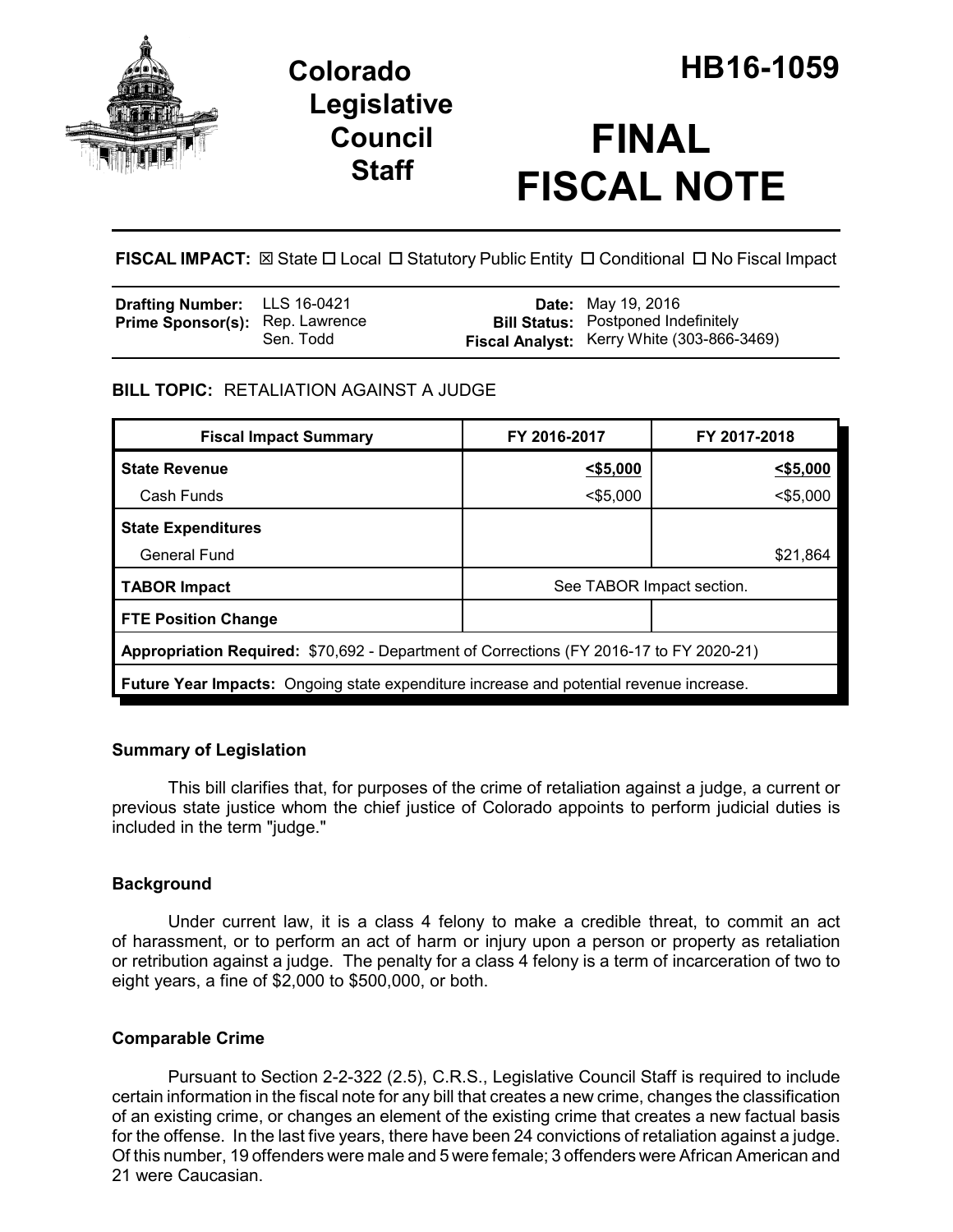May 19, 2016

#### **State Revenue**

Beginning in FY 2016-17, this bill is anticipated to increase state revenue by less than \$5,000 per year, credited to the Fines Collection Cash Fund in the Judicial Department. The fine penalty for a class 4 felony is \$2,000 to \$500,000. Because the courts have the discretion of incarceration, imposing a fine, or both, the precise impact to state revenue cannot be determined. However, based on the low number of fines imposed in 2015, the fiscal note assumes that any revenue generated is likely to be less than \$5,000.

#### **TABOR Impact**

To the extent that persons are convicted under this bill and assessed a fine, this bill may increase the amount required to be refunded under TABOR. TABOR refunds are paid from the General Fund. TABOR refund obligations are not expected for FY 2016-17.

#### **State Expenditures**

This bill is anticipated to increase workload beginning in FY 2016-17 and costs of \$70,692 General Fund over a five-year period.

#### **Five-Year Fiscal Impact on Correctional Facilities**

This bill is anticipated to increase state General Fund expenditures by an estimated \$70,692 General Fund for the Department of Corrections (DOC). This increase assumes one offender will be convicted of a class 4 felony every five years. Based on current estimates, each offender will have an average length of stay of 38.8 months.

Current law prohibits the General Assembly from passing any bill to increase periods of imprisonment in state correctional facilities without appropriating an amount sufficient to cover the increased capital construction and operating costs of the bill in each of the first five fiscal years. However, current law also allows the DOC to place offenders classified as medium custody and below in private contract prisons, for which no state capital construction costs are incurred.

Offenders sentenced under this bill to DOC may be placed in either a state-run or a private contract prison, depending on several factors. Any offenders that *must* be housed in a state-run prison will likely require a shift of other inmates in that facility to private contract prisons. Therefore, this fiscal note assumes that the impact of this bill will be accommodated through the use of private contract prisons, and that no new capital construction funds are necessary.

Offenders placed in a private contract prison cost the state about \$59.90 per offender per day, including the current daily rate of \$56.02 and an estimated \$3.88 per offender per day for medical care provided by the DOC. No impact is expected in the first year because of the estimated time for criminal filing, trial, disposition, and sentencing. Table 1 shows the estimated cost of the bill over the next five fiscal years.